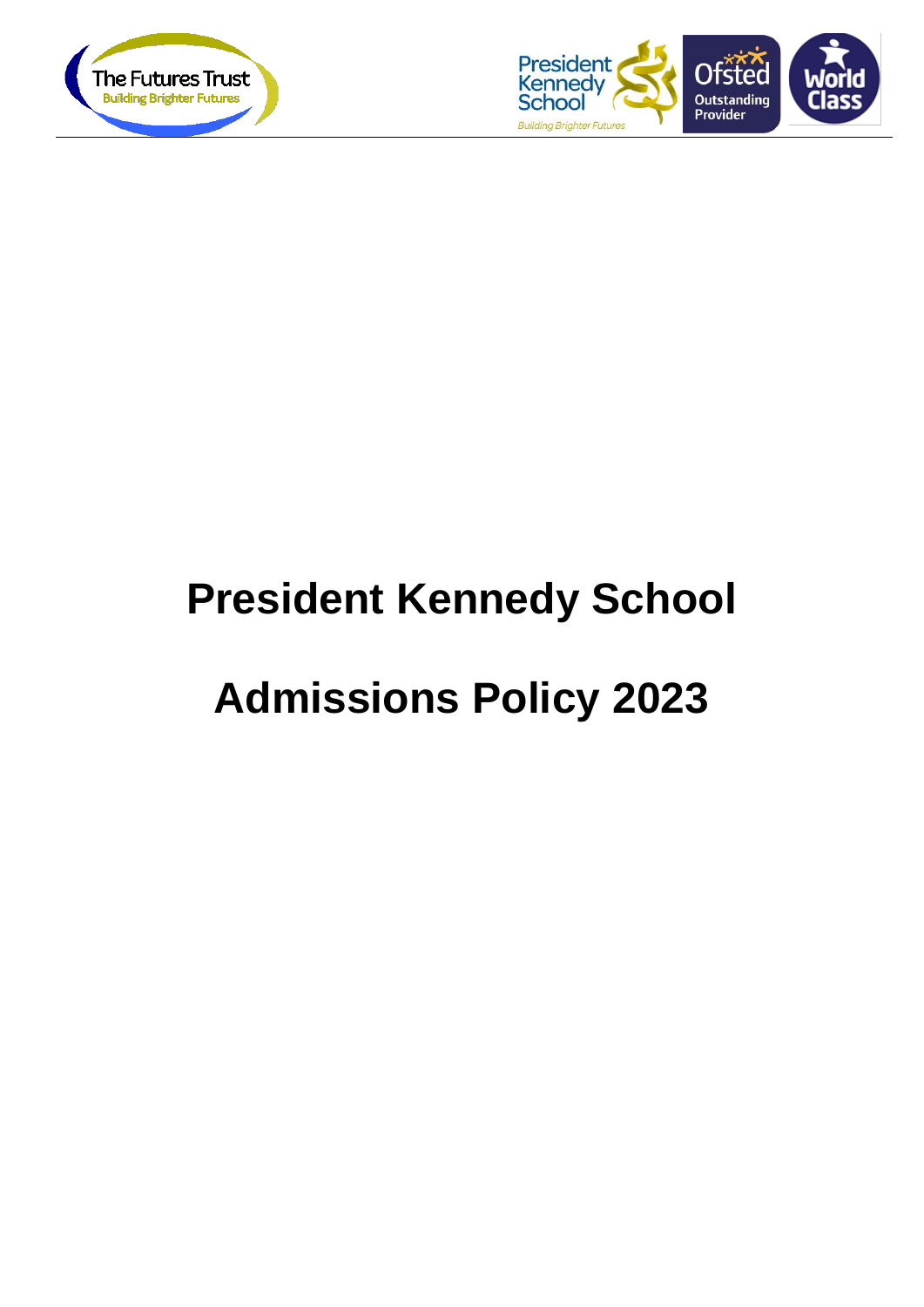



## **PRESIDENT KENNEDY SCHOOL**

**ADMISSIONS POLICY**

**SEPTEMBER 2023**

**President Kennedy School is an academy within The Futures Trust, a Multi Academy Trust (the Academy Trust) and the Academy Trust of the School is the admission authority. It participates in the local authority coordinated scheme for Year 7 admissions intake. All applicants should adhere to the deadlines within the scheme. The admission arrangements comply with the Fair Access Protocol as detailed in the Admissions Code.**

#### **THE ADMISSION OF PUPILS TO PRESIDENT KENNEDY SCHOOL**

#### **STUDENT ADMISSIONS: PRINCIPLES**

- 1 President Kennedy School aims to:
	- Serve its local community identified in this policy as its 'catchment area' whilst recognising that catchment areas do not prevent parents who live outside the catchment of a particular school from expressing a preference for the school;
	- Recognise the social and educational benefits of children attending their nearest local school;
	- Implement fair admissions arrangements which are equally applied to all requests being made by parents for admission, irrespective of ability, race or background;
	- Ensure the school's admissions arrangements comply with the Department of Education's ("DfE") School Admissions Code 2021.

#### **GENERAL**

- 2 The school will participate in the co-ordinated admission arrangements operated by the local authority and the local in-year fair access protocol.
- 3 The school shall ensure that parents will have the right of appeal to an Independent Appeal Panel if they are dissatisfied with an admission decision of the school. The Independent Appeal Panel will be independent of the Academy Trust. The arrangements for appeals will comply with the School Admission Appeals Code published by the DfE. The determination of the appeal panel is binding on all parties.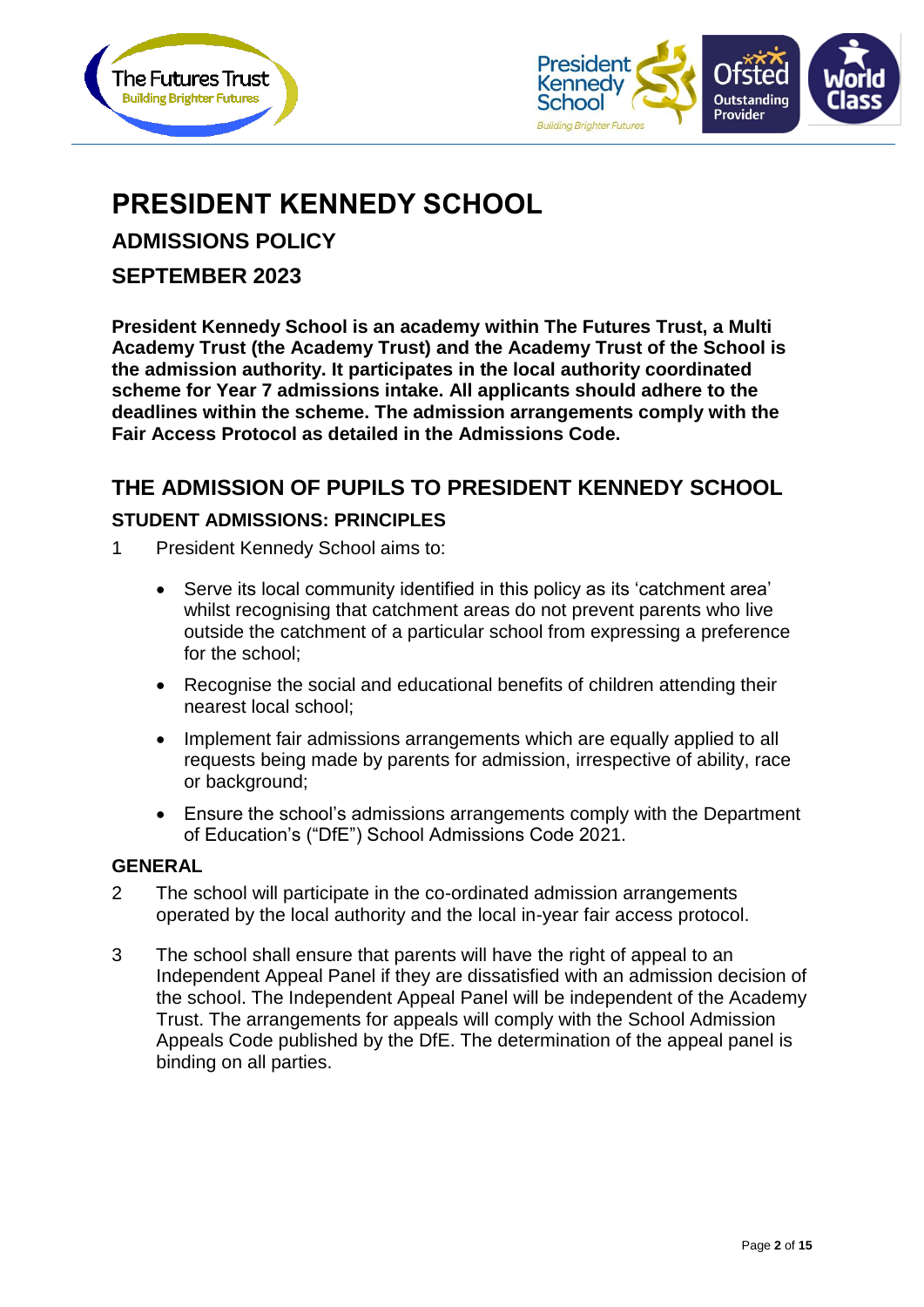



## **PROCEDURE FOR ADMITTING PUPILS TO PRESIDENT KENNEDY SCHOOL**

#### **Admissions Number**

- 4 **For September 2023, President Kennedy School's Published Admissions Number (PAN) for Year 7 is 300.**
- 5 In any specific year, the Academy Trust may set a higher admission number than the President Kennedy School's agreed admission number for an applicable year group. Pupils will not be admitted in any year group above the published admissions number for that year group unless a successful appeal is lodged, a pupil is allocated under Fair Access arrangements, or where the final place in a year group is offered to one of a pair of twins or other multiple births or in the cases of twins or multiples (see paragraph 16). Such circumstances shall be reported to the Secretary of State.

#### **Process of Application**

- 6 Arrangements for applications for places at President Kennedy School will be made in accordance with the local authority's co-ordinated admission arrangements and will be made on the Common Application Form provided and administered by the local authority.
- 7 The Academy Trust will use the following timetable for applications to President Kennedy School each year (exact dates within the months may vary from year to year) that, whenever possible, will fit in with the common timetable agreed in Coventry.
	- a) **By September** The Academy Trust will publish on President Kennedy School's website, information about the arrangements for admission, including oversubscription criteria, as soon as they have been determined. This will include details of open evenings and other opportunities for prospective pupils and their parents to visit the school. The Academy Trust will also provide information in relation to President Kennedy School to Coventry local authority for inclusion in the composite admissions prospectus, as required;
	- b) **September/October** The Academy Trust will provide opportunities for parents to visit President Kennedy School;
	- c) **By 31 October** Deadline for the Common Application Form to be completed and returned to the child's home local authority. Local authority to administer;
	- d) **Late November** local authority sends President Kennedy School full details of the numbers of applications to the Academy Trust;
	- e) **Early/Mid December** If the number of applications exceeds the PAN, the Academy Trust will consider all applications, apply the oversubscription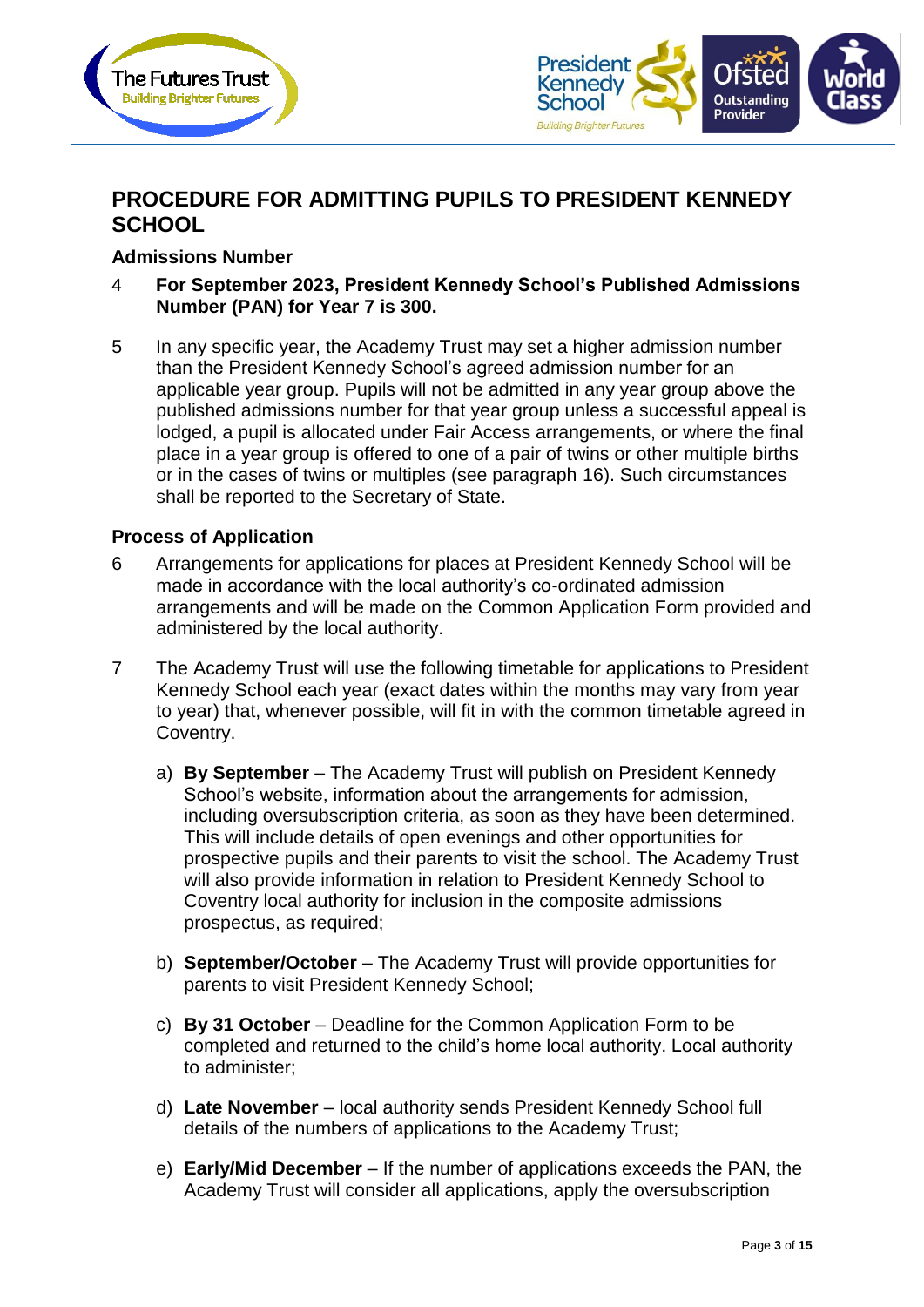



criteria (as appropriate) and provide Coventry local authority with a list of those applicants ranked according to the school's oversubscription criteria.

- f) **February** Coventry local authority applies agreed scheme for Coventry schools, informing other local authorities of offers to be made to their residents.
- g) **1 March** each year or next working day offers made to parents.

#### **Consideration of Applications**

8 The Academy Trust will consider all applications for places at President Kennedy School. Where fewer than the published admission number for the relevant year groups are received, the Academy Trust will offer places at President Kennedy School to all those who have applied.

#### **Special Educational Needs**

9 All children with an Education Health and Care Plan ("the EHCP") that name the school in the EHCP will be admitted.

#### **Applications for children to be admitted into a class outside of their normal age group**

- 10 If parents wish for their child to be considered for admission to a class outside of their normal age group, they should make an application for the normal age group in the first instance. Parents should then submit a formal request to the school's Governing Body. This request should be in the form of a written letter of application outlining the reasons why you wish for your child to be considered to be admitted into a class outside of their normal age group, and enclosing any supportive evidence and documentation that you wish to be taken into account as part of that request. The Governing Body will consider applications submitted and advise the parents of the outcome of their application before the national offer day, having taken into account the information provided by the parents, the child's best interests and the views of the Head Teacher.
- 11 If parents are considering submitting an application for their child to be admitted into a class outside of their normal age group, it is strongly recommended that they also read the DfE Guidance which can be found at [https://www.gov.uk/government/publications/summer-born-children-school](https://www.gov.uk/government/publications/summer-born-children-school-admission)[admission.](https://www.gov.uk/government/publications/summer-born-children-school-admission)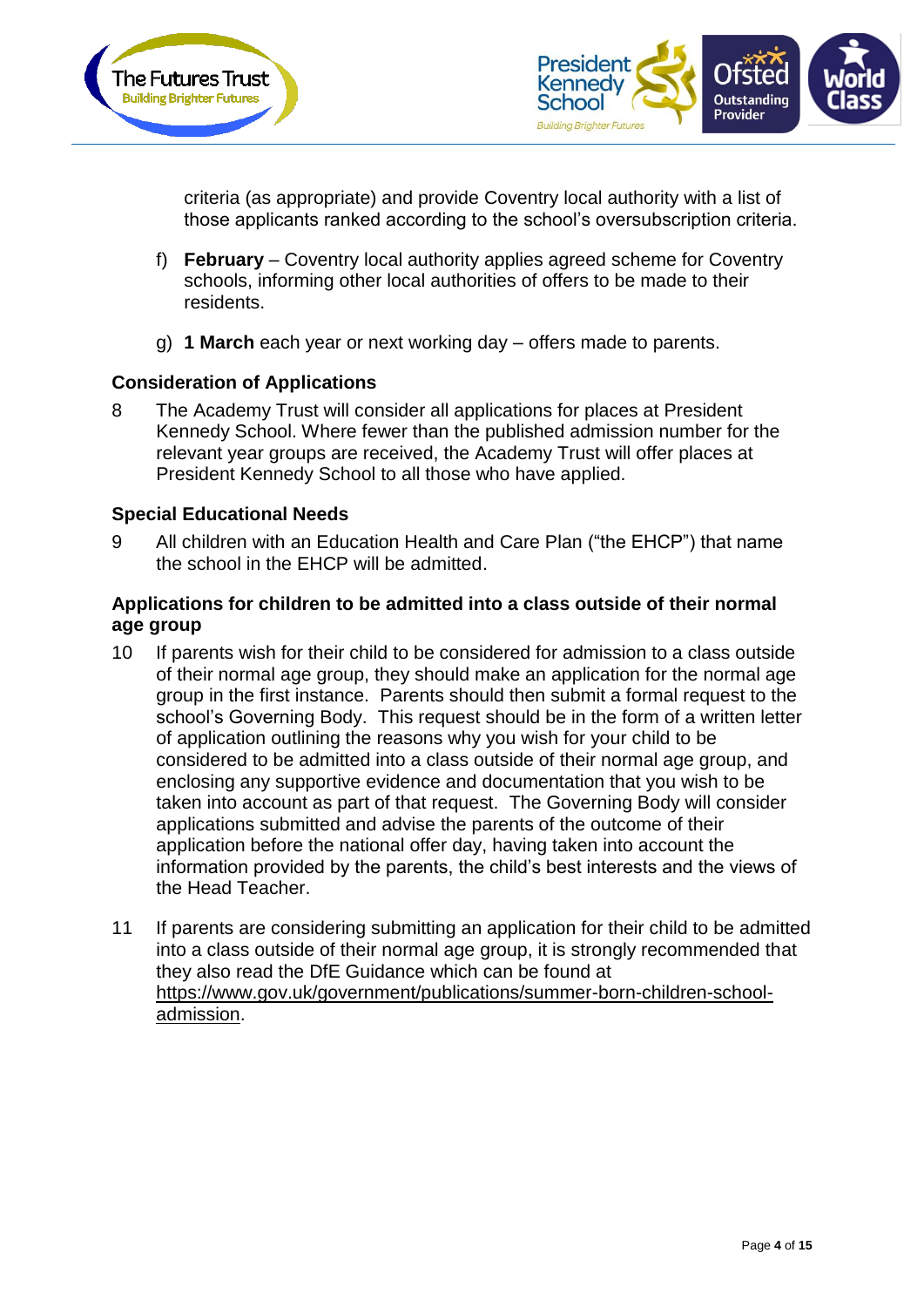



### **PROCEDURES WHERE PRESIDENT KENNEDY SCHOOL IS OVERSUBSCRIBED FOR SEPTEMBER 2023**

- 12 If there are more requests for a school place than there are places available within the school's admission number, places will be allocated in accordance with the following criteria and in the order shown below (please reference to oversubscription definitions for further information):
- 13
- a) **Children who, at the time of admission, are in the care of a local authority or are provided with accommodation by the authority (looked after children) and all children who were previously looked after but ceased to be so because they were adopted, or became subject to a child arrangements order or a special guardianship order, including those children who appear (to the admission authority) to have been in state care outside of England and ceased to be in state care as a result of being adopted**. A looked after child is defined in Section 22 of the Children Act 1989 (see definitions section).
- b) **Children who live in the catchment area served by the school, who have a brother or sister attending the school provided that the brother or sister will be of compulsory school age and will continue to attend President Kennedy School the following year.**
- c) **Other children who live in the catchment area served by the school.**
- d) **Children living outside the catchment area with a brother or sister who currently attends the school, provided that the brother or sister will be of compulsory school age and will continue to attend President Kennedy School the following year.**
- e) **Children by reference to the distance their home is from the school in accordance with the definitions section.**

#### **TIE BREAKER**

14 If it is not possible to determine all the applications received that meet any of the categories described above, priority will be determined by the proximity of the child's home to President Kennedy School. This will be carried out using a straight-line measurement and a computerised mapping system, from the centre of the child's residence to the centre of the school site. The address used must be the child's permanent home address. The shortest measurement will have the highest priority. Where the final place in a year group can be taken by two or more children living an equal distance from the school as described above, the Directors will select by drawing lots. This process will be supervised by a person independent of the school.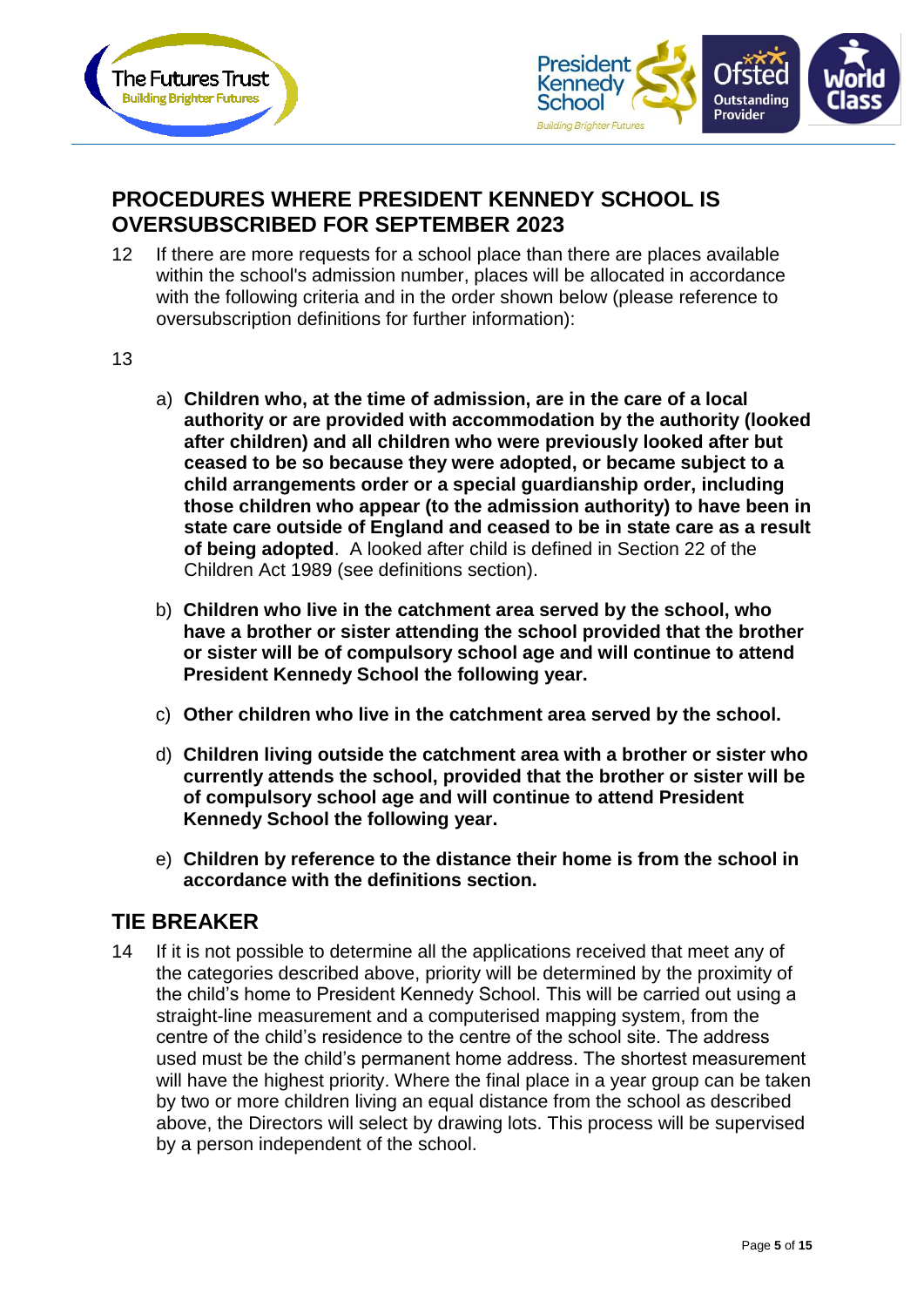



## **BROTHERS AND SISTERS**

- 15 The Trustees see the benefits of children from the same family attending the same school and give priority to brother and / or sister connections in its policy for allocating places under oversubscription criteria (b) and (d). The definition of brother or sister includes step‐brothers, step‐sisters, half‐brothers, half‐sisters and adopted brothers and sisters living at the same permanent address. However, where the school is over‐subscribed no guarantee can be given that places will be available for brothers and sisters.
- 16 Where the final place in a year group is offered to one of a pair of twins or other multiple births, the admission number will be exceeded to accommodate the multiple birth siblings. This recognises the exceptional nature of emotional bonds between multiple birth siblings.

### **CATCHMENT AREA**

17 One of the aims of our school is to serve its neighbourhood and develop links with the local community to strengthen the school and the community. The area served by a school is known as the catchment area (details of the addresses included in the school's catchment area is attached at **Annex A**). If you have any queries relating to the school's catchment area contact the school directly. Catchment areas do not prevent parents who live outside the catchment of a particular school from expressing a preference for the school.

### **COMPULSORY SCHOOL AGE**

18 Brothers and sisters are required to be of compulsory school age within the oversubscription criteria. This means they must be attending in Years 7 to 11 at the time that the applicant would be joining the school.

#### **DISTANCE**

19 A straight-line measurement using a computerised mapping system, from the centre of the child's residence to the centre of the school site. The address used must be the child's permanent home address. The shortest measurement will have the highest priority. Where the final place in a year group can be taken by two or more children living an equal distance from the school as described above, the Directors will select by drawing lots.

#### **HOME ADDRESS**

20 A pupil's home address is considered to be a residential property that is the child's only or main residence. At the time places are allocated, proof of permanent residence at the property concerned may be required. Where parents have shared responsibility for a child and the child lives for part of the week with each parent, the definition of a child's residence will be where they reside the majority of the time (3 nights or more) between Monday to Friday.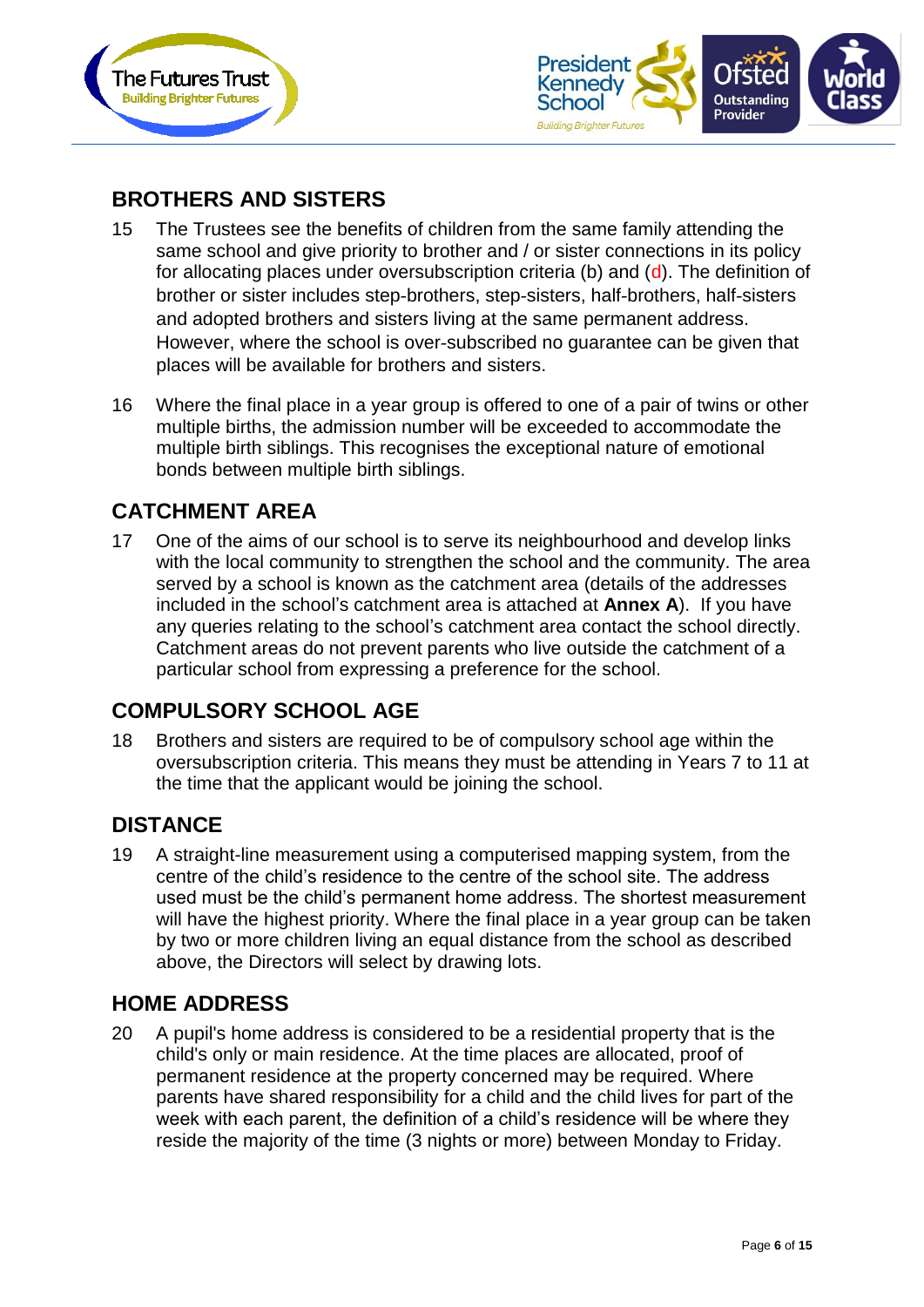



- 21 Where documentary evidence can substantiate to the satisfaction of the Governors that care is split equally between parents at two homes, parents must name the address to be used for the purpose of allocating a school place.
- 22 **If a place is offered on the basis of an address that is subsequently found to be different from a child's main home address, then that place may be withdrawn**.

## **LATE APPLICATIONS**

23 The closing date for applications in the normal admissions round is **31 October.** After that date, the local authority will continue to receive applications but these will be considered to be late and may not be processed until after 1 March the following year.

### **APPEALS**

24 If your child has not been offered a place at President Kennedy School you have the right of appeal against the decision. Accepting the place you have been offered does not affect your right of appeal. Appeals are administered by the Local Authority and heard by an independent panel. If you want to appeal for a place you should contact Coventry City Council School Appeals Team on 024 7697 2647 / [schoolappeals@coventry.gov.uk](mailto:schoolappeals@coventry.gov.uk) [\(https://www.coventry.gov.uk/school-admissions/school-appeals\)](https://www.coventry.gov.uk/school-admissions/school-appeals). You will receive 10 school days' notice of the time and date of the appeal hearing. You will receive a statement before the appeal hearing saying why your child has not been offered a place and why the school is unable to admit another pupil. Any additional documents you wish to submit in support of your appeal must be received by the clerk at least three days before the appeal hearing. Failure to do this may result in your appeal hearing being adjourned.

### **WAITING LISTS**

25 As required by the current School Admissions Code, where in any year the school receives more applications for places than there are places available, a waiting list will operate until the end of the autumn term (until 31<sup>st</sup> December). Parents and carers who wish for their child to continue to be considered for a place at President Kennedy School after the end of the autumn term must register their interest via the local authority by completing a Secondary School Transfer Application Form. A new waiting list will be produced by the local authority at the start of the spring term which will then operate until the end of the academic year. Applications for inclusion on the waiting list will be ranked according to the school's oversubscription criteria as described above. When a place becomes available the school will contact the first person on the list for the relevant year group.

## **FAIR ACCESS PROTOCOL**

26 The Coventry Fair Access Protocol covers the arrangements for all admission requests and the integration or reintegration to schools of pupils who are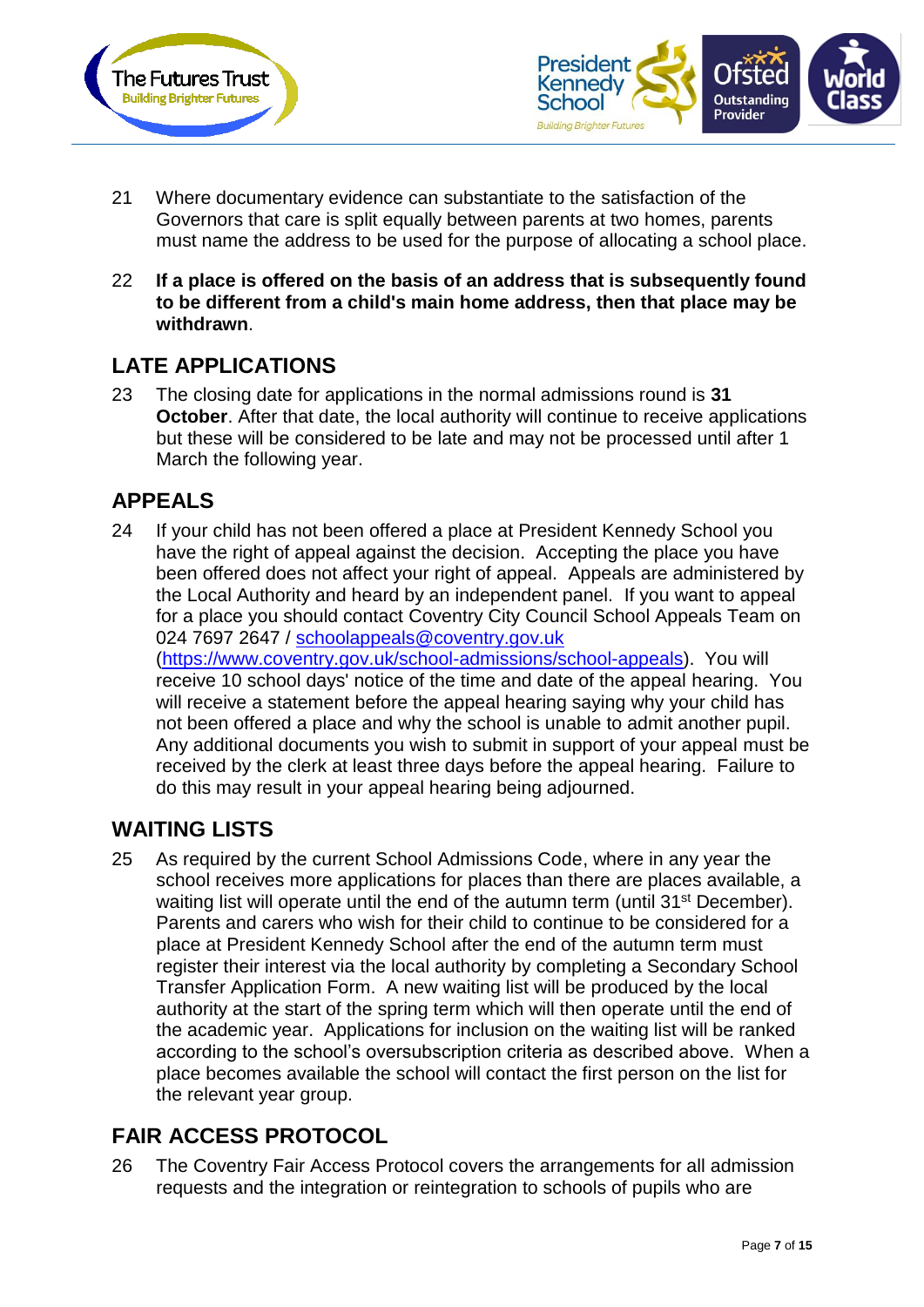



requesting a place at a school and are considered more difficult to place. All secondary schools in Coventry are included in this partnership. The agreement requires each school to accept a quota of students who are regarded as more difficult to place over their published admission number if necessary. This agreement acknowledges the significant additional challenge faced by President Kennedy School in respect to admissions and provides a fair and equitable framework for the admission of more difficult to place pupils.

## **IN-YEAR ADMISSIONS**

27 The Parent(s)/Carer(s) of children seeking admission to President Kennedy School should apply for a place by completing a standard admission form, available from the school or from the local authority. Once completed, the form should be returned to the local authority which coordinates all such applications, and the local authority will notify applicants of the school's admission decisions. If a place is not available in the relevant year group, Parent(s)/Carer(s) are entitled to appeal against this decision and if an appeal is lodged it will be heard within 30 school days of the appeal being lodged. The applicant's name will also be placed on the school's waiting list for admission into the relevant year group.

### **POST 16 ADMISSIONS CRITERIA**

- 28 President Kennedy School also considers applications from external students aged 16 or 17 years old in September 2022 for admission into Year 12 in September 2023. President Kennedy School does not accept new applications from students aged 18+.
- 29 The Academy Trust provides for a maximum number of 150 students in Year 12. The admission number for external students applying to join in Year 12 in September 2023 is 20. In order to pursue their preferred courses both internal and external students will be expected to meet the minimum requirements for the course(s) for which they are applying
- 30 Both internal and external students wishing to enter the sixth form will be expected to have met minimum academic entry requirements for the sixth form (an external student is a student not on roll at President Kennedy School in Year 11). If either internal or external applicants fail to meet the minimum course requirements they will be given the option of pursuing any alternative courses for which they do meet the minimum requirements. These minimum requirements for each course offered will be published annually on the Post 16 section of President Kennedy School's website/prospectus. Minimum class sizes will be set and if insufficient applications are received the school reserves the right to withdraw the course, an alternative course will be offered in these circumstances.
- 31 The application process begins at the end of November, and internal applicants must complete an internal application form and then meet with a member of the Post 16 team to discuss a suitable programme of study by 28 February.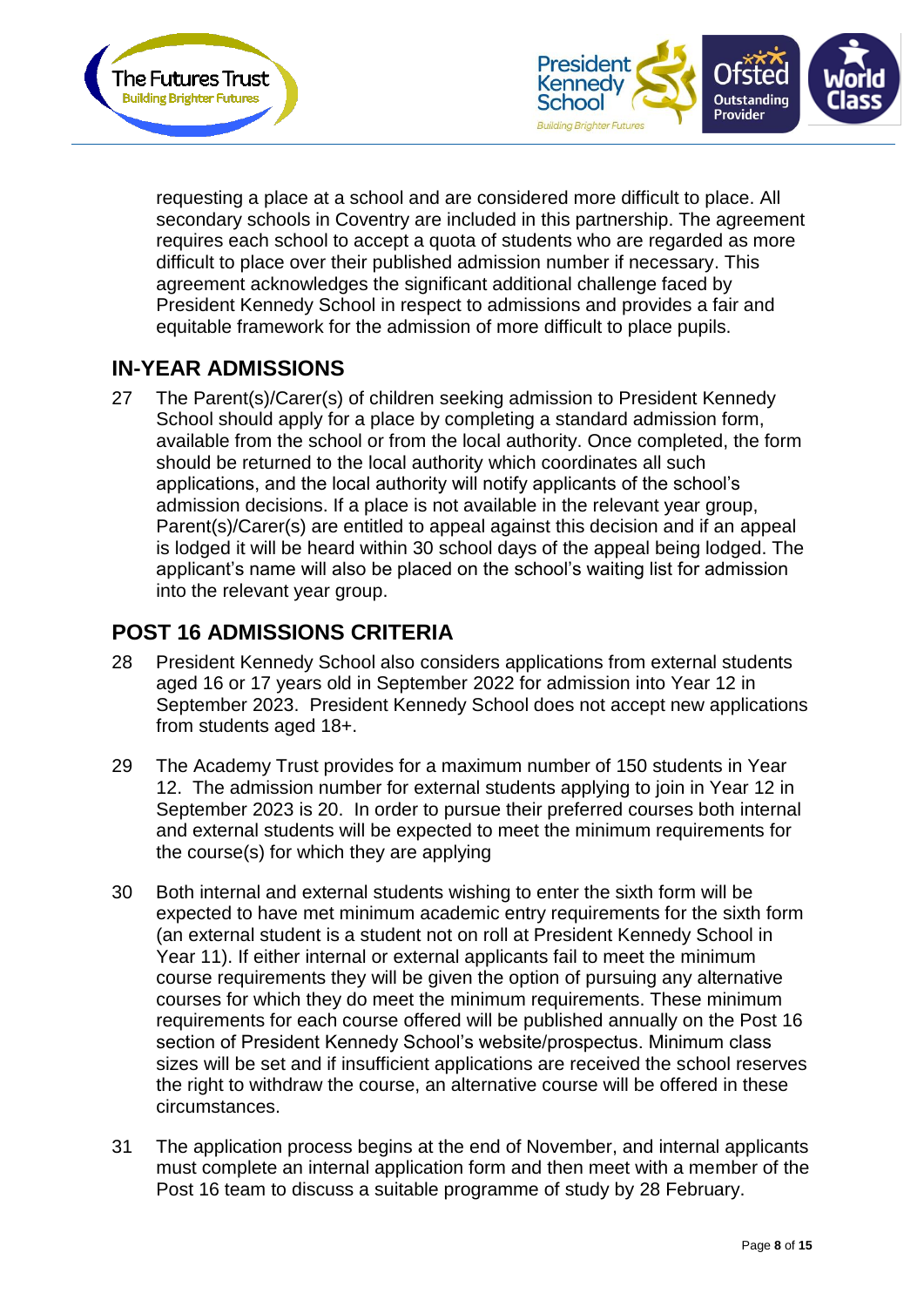



External applicants must complete an external application and are also invited to come in to discuss their eligibility for a chosen programme of study. A meeting with the school to discuss options and academic entry requirements will not play any part in determining whether an offer of a place will be made.

32 If the number of successful applications (ie those students who have met entry requirements) exceeds the published PAN then oversubscription criteria will apply.

### **POST 16 OVERSUBSCRIPTION CRITERIA**

- 33 If, after allocating places to eligible internal candidates, there are more requests for a school place than there are places available within the school's admission number, places will be allocated to those pupils who meet the academic entry criteria in accordance with the following criteria and in the order shown below (please refer to oversubscription definitions for further information). This process will be supervised by a person independent of the school.
	- a) Children who, at the time of admission, are in the care of a local authority or are provided with accommodation by the authority (looked after children) and all children who were previously looked after but ceased to be so because they were adopted, or became subject to a child arrangements order or a special guardianship order, including those children who appear (to the admission authority) to have been in state care outside of England and ceased to be in state care as a result of being adopted. A looked after child is defined in Section 22 of the Children Act 1989.
	- b) Students who live in the catchment area served by the school, who have a brother or sister attending the school provided that the brother or sister will be of compulsory school age and will continue to attend President Kennedy School the following year.
	- c) Other students who live in the catchment area served by the school.
	- d) Students living outside the catchment area with a brother or sister who currently attends President Kennedy School, provided that the brother or sister will be of compulsory school age and will continue to attend the following year.
	- e) Students by reference by distance to the school. Please see the Distance definition at paragraph 19 of these admission arrangements.
- 34 If it is not possible to determine all the applications received that meet any of the categories described above, priority will be determined by the proximity of the child's home to President Kennedy School. This will be carried out using a straight- line measurement and a computerised mapping system, from the centre of the child's residence to the centre of the school site. The address used must be the child's permanent home address. The shortest measurement will have the highest priority. Where the final place in a year group can be taken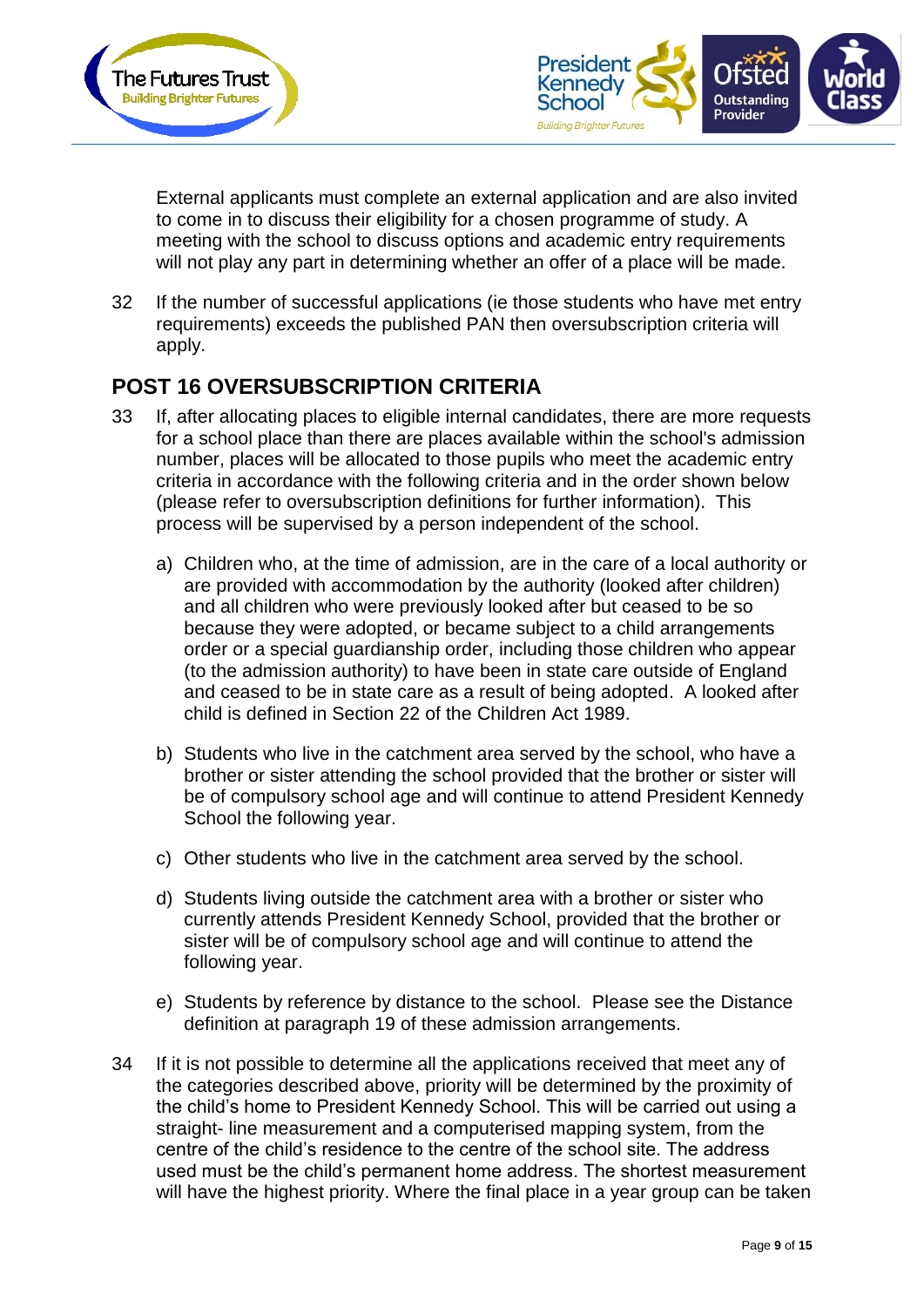



by two or more children living an equal distance from the school as described above, the Directors will select by drawing lots. This process will be supervised by a person independent of the school, and a fresh round of random allocation will be used each time a child is to be offered a place from a waiting list.

#### **POST 16 APPEALS**

35 Appeals against the decision of the school to refuse a place must be made in writing to the Chair of the Local Governing Body (address below) within 20 school days of notice of the refusal.

> Chair of the Local Governing Body President Kennedy School Rookery Lane **Coventry** CV6 4GL

Contact details for Clerk to Governors:

Clerk to the Local Governing Body President Kennedy School Rookery Lane **Coventry** CV6 4GL

[governingbody@pks.coventry.sch.uk](mailto:governingbody@pks.coventry.sch.uk)

36 Appeals will be heard by an independent appeal panel.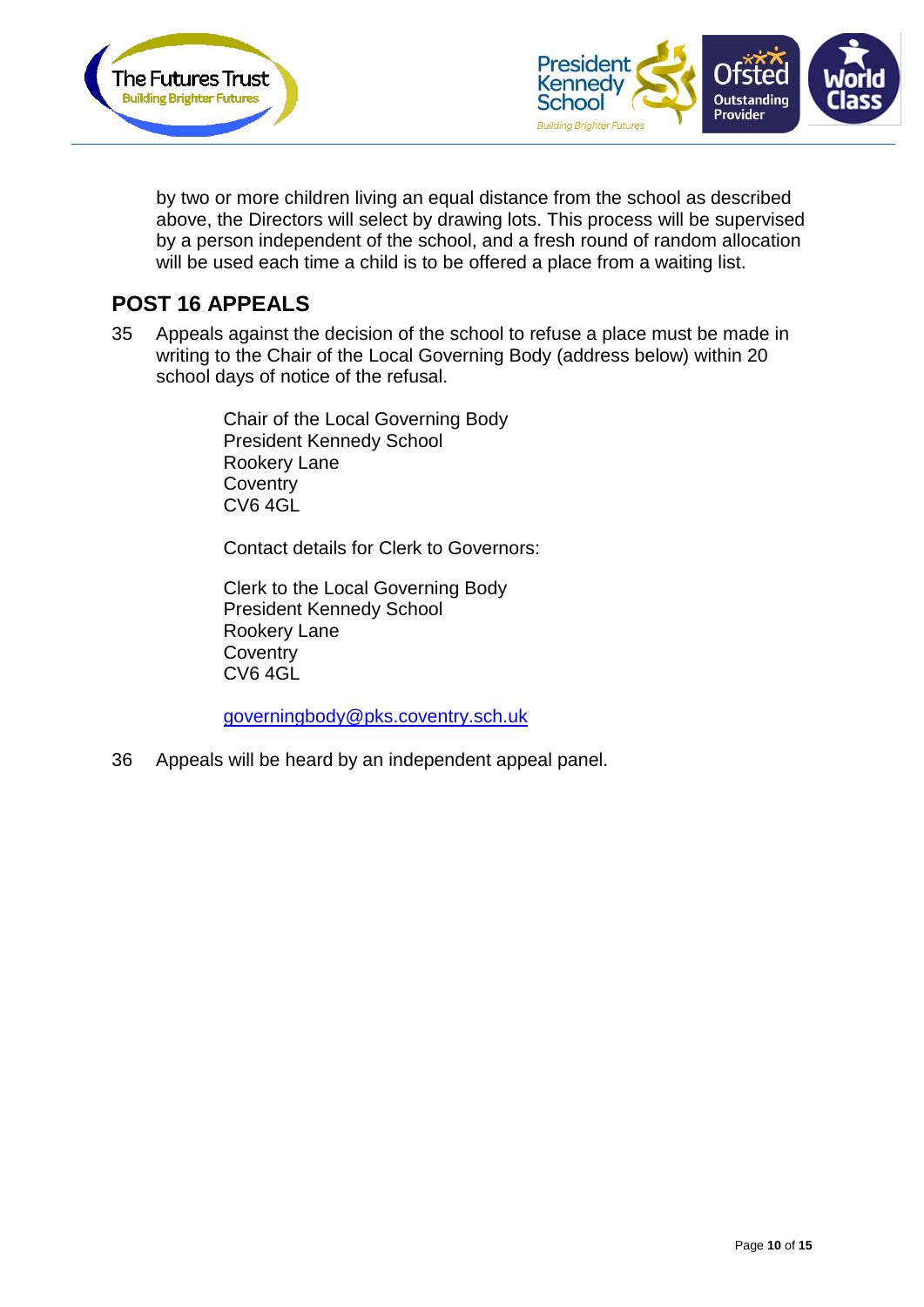



## **Annex A: President Kennedy School Catchment Area**

Addresses included within President Kennedy School's Catchment Area:

- Albert Crescent
- Aldermeadow Close
- Alderney Close
- Algate Close
- Allied Close
- Arena Avenue (1-51 odds ex 13) (2-80 evens)
- Bantam Grove
- Beacon Road
- Beake Avenue (upwards 185 odd and upwards 198 even)
- Bennetts Road (4 16 to city boundary only)
- Bennetts Road South (upwards 160 even and upwards 85 odd)
- Bentley Court
- Berkett Road
- Berwyn Avenue
- Birkdale Close
- Blackwatch Road
- Blenheim Avenue
- Blenheim Walk
- Bluebird Drive (1 27 odd excluding 13 and 2 54 even)
- Borrowdale Close
- Bowness Close
- Bransdale Avenue
- Branstree Drive
- Braytoft Close
- Briansway
- Briscoe Road
- Brookford Avenue
- Broome Croft
- **Bruce Road**
- Buckland Road
- Burnaby Road
- Butlin Road
- Capmartin Road (upwards 121 odd and upwards 130 even)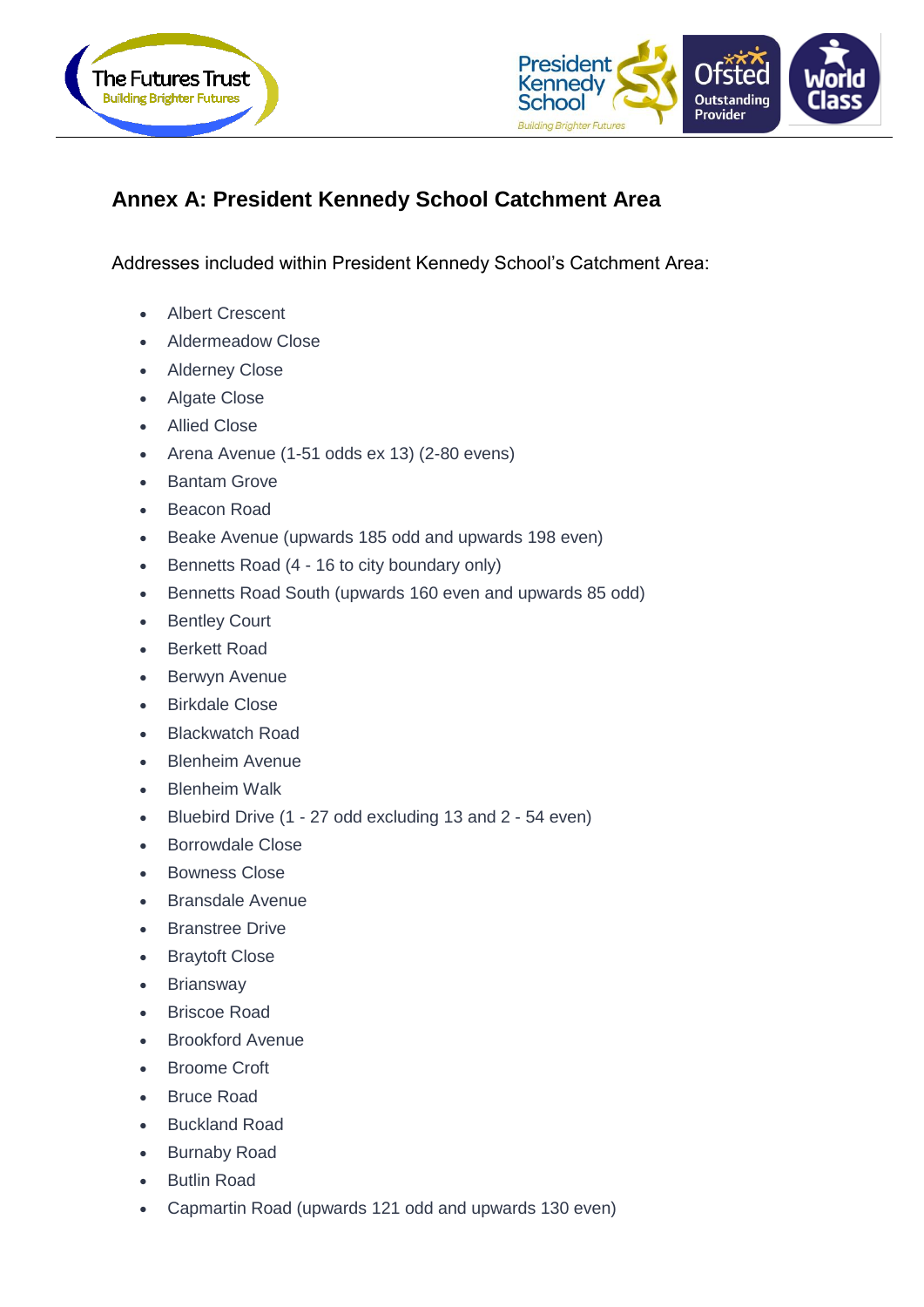



- Catesby Road
- Cawnpore Road
- Celilo Walk (1 14 excluding 13)
- Charlecote Road
- Charlewood Road
- Cherry Close
- Chesholme Road
- Chillaton Road
- Cloverdale Close
- College Road
- Compton Road
- Coopers Meadow (59 92)
- Cossington Road (1 143 odd and 2 118 even)
- Crummock Close
- Deerhurst Road
- Derwent Road
- Dunlop Close (2 14 even and 1 7 odd)
- Dunster Place
- Durham Close
- Dymond Road
- Eacott Close
- Edward Road
- Elphin Close
- Emily Allen Road (1 27 odd and 2 18 even)
- Esterton Close
- Everdon Road
- Fallowfields
- Farm Close
- Farndale Avenue
- Faulkes Road (1 7 odd and 2-12 even)
- Finch Close
- Fivefield Road
- Foreland Way
- Forge Way
- Foxglove Close
- Giles Close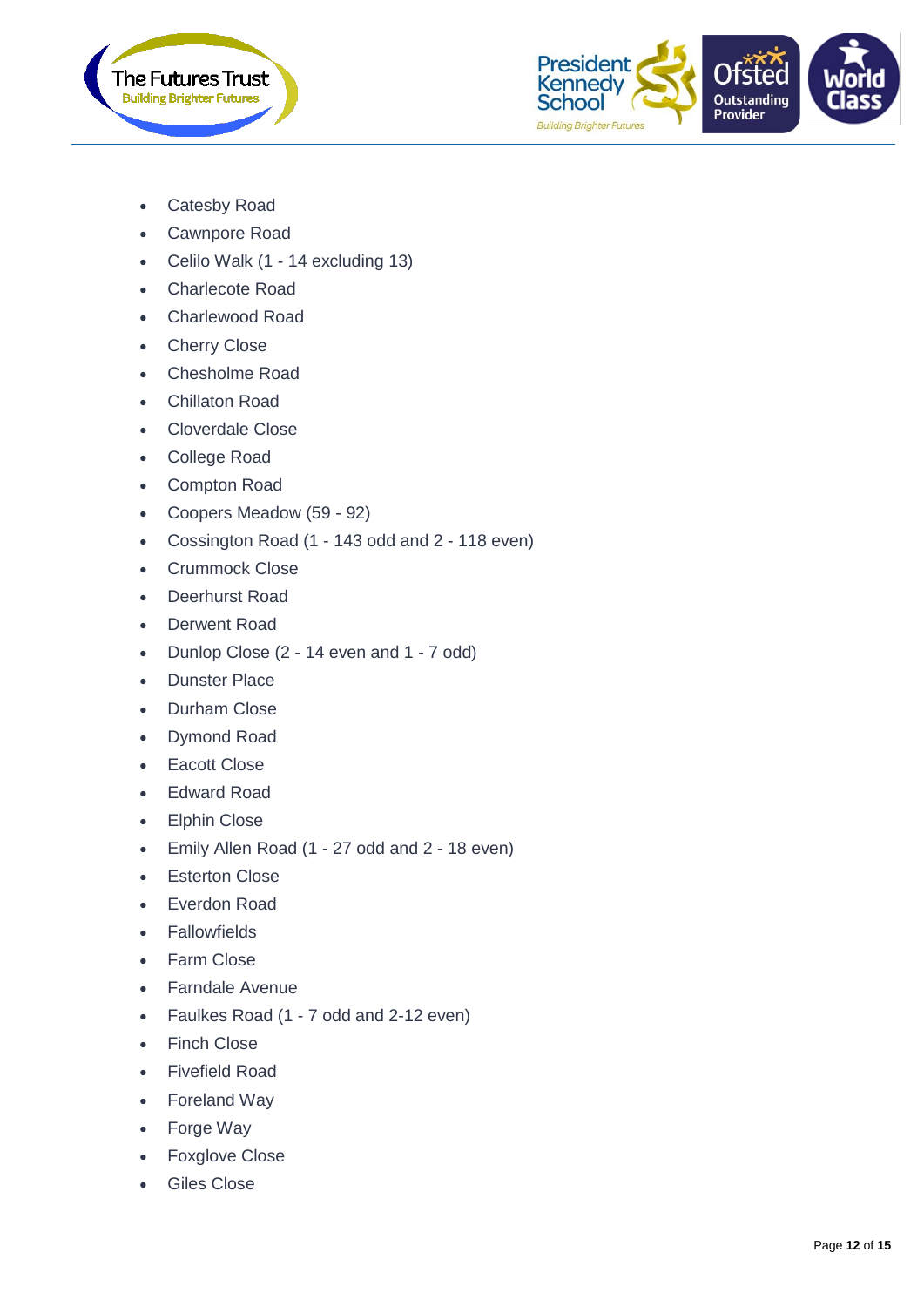



- Glaisdale Avenue
- **Glenn Street**
- Glentworth Avenue
- Gospel Oak Road
- Grangemouth Road (288 400 even and 321 443 odd)
- Great Wood Close (1 7 odd and 2 10 even)
- Greensleeves Close
- Greenwood Place (2 8 even and 1 5 odd)
- Greycoat Road
- Greyhound Road (1-42 odds ex 13) (2-32 evens)
- Guardhouse Road
- Halford Lane
- Hallam Road
- Hallbrook Road
- Harborough Road
- Headington Avenue
- Hedgerow Walk
- Hen Lane
- Herders Way (1, 2 & 4 only)
- Holborn Avenue
- Holbrook Lane
- Houldsworth Crescent
- Instone Road
- Jackson Road
- John Boyd Court (1 3 odd and 2 10 even)
- John Brooks Gardens (1-12 con 14-32 con and 35-44 excl 13)
- John Shelton Drive
- Jubilee Crescent
- Kingswood Close
- Kirkdale Avenue
- Ladyfields Way
- Ladymead Drive
- Lancaster Gardens (1 19 odd and 2 98 even)
- Langdale Avenue
- Langlodge Road
- Lauderdale Avenue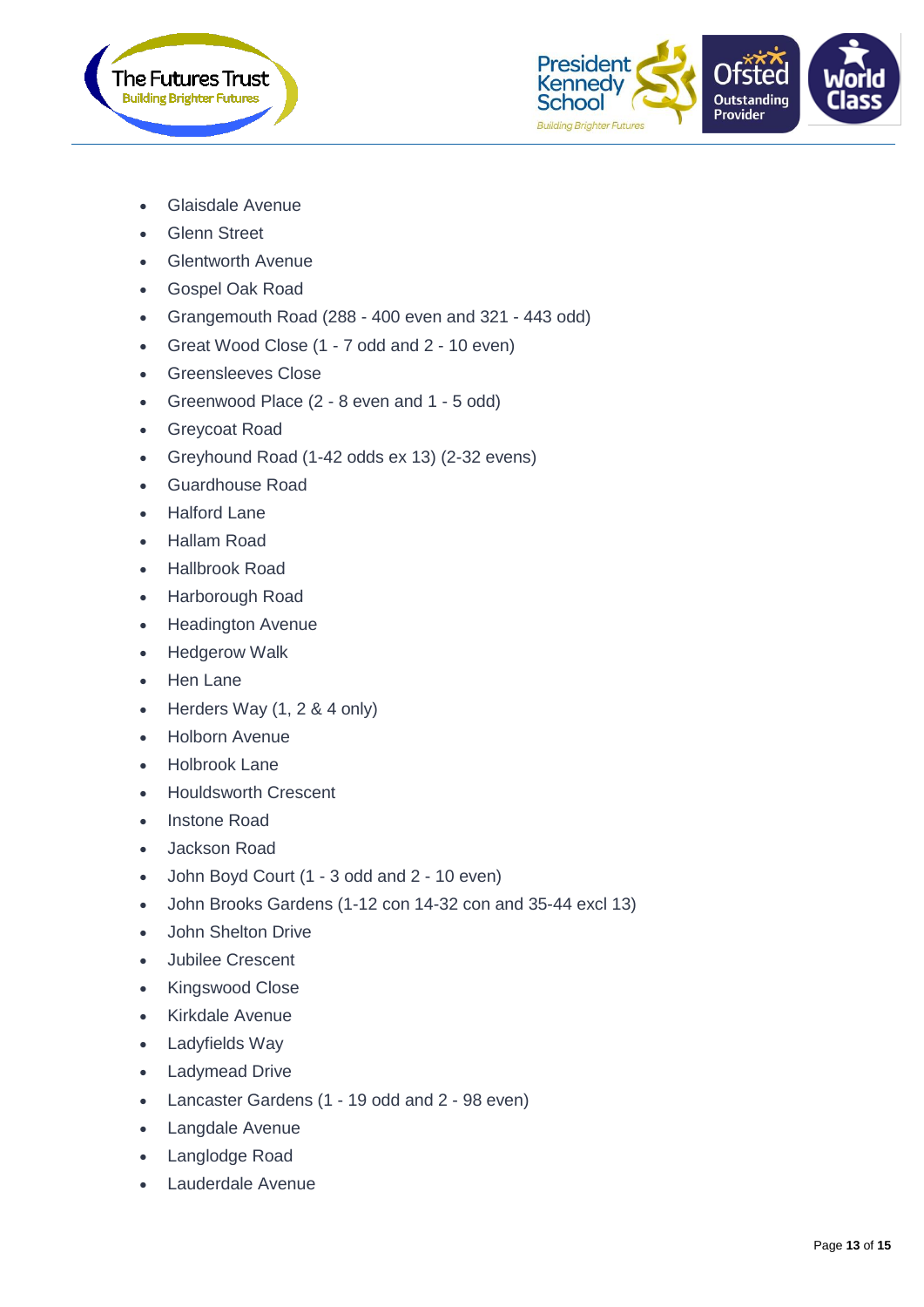



- Leacrest Road
- Leeder Close
- Leyburn Close
- Lilley Close
- Links Road
- Little Lawn Close (2 10)
- Lythalls Lane (upwards 206 even and upwards 219 odd)
- Malmesbury Road
- Mandrake Close
- Marshdale Avenue
- Masser Road
- Meadow Road
- Middlemarch Road (upwards 323 odd and upwards 348 even)
- Morland Road
- Newport Road
- Nunts Lane
- Nunts Park Avenue
- Oatlands Close
- Orpington Drive
- Orton Road
- Outermarch Road (upwards 69 odd and upwards 92 even)
- Owenford Road
- Park Avenue
- Parkgate Road
- Parkland Close
- Parkville Close
- Parkville Highway
- Paxmead Close
- Paynell Close
- Pembrook Road
- Penny Park Lane
- Penrith Close
- Peyto Close
- Redcap Croft
- Richard Joy Close
- Robert Atchison Way  $(2, 4, 6, 7, 8, 9)$  and 9 only)